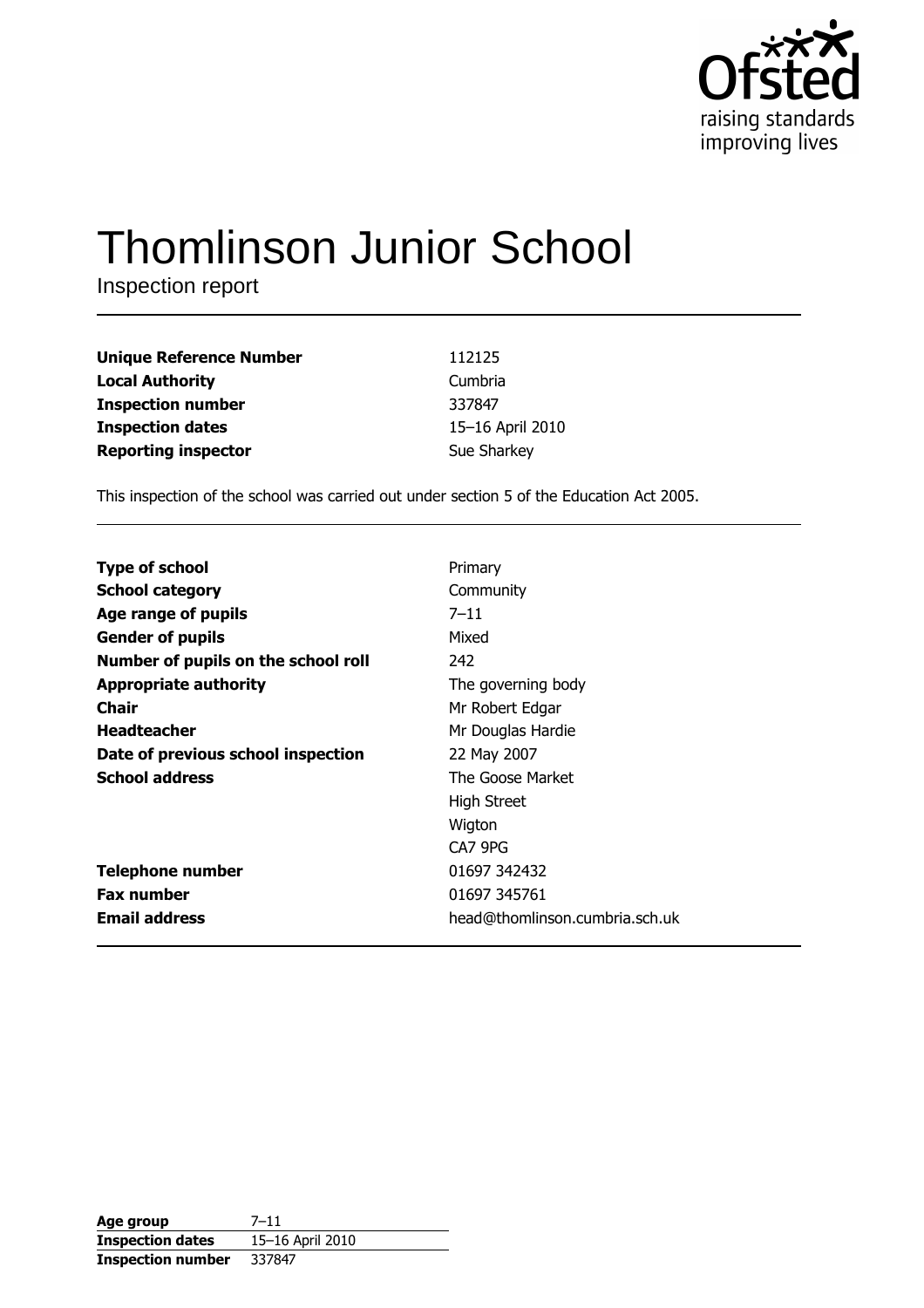The Office for Standards in Education, Children's Services and Skills (Ofsted) regulates and inspects to achieve excellence in the care of children and young people, and in education and skills for learners of all ages. It regulates and inspects childcare and children's social care, and inspects the Children and Family Court Advisory Support Service (Cafcass), schools, colleges, initial teacher training, work-based learning and skills training, adult and community learning, and education and training in prisons and other secure establishments. It rates council children's services, and inspects services for looked after children, safequarding and child protection.

Further copies of this report are obtainable from the school. Under the Education Act 2005, the school must provide a copy of this report free of charge to certain categories of people. A charge not exceeding the full cost of reproduction may be made for any other copies supplied.

If you would like a copy of this document in a different format, such as large print or Braille, please telephone 08456 404045, or email enquiries@ofsted.gov.uk.

You may copy all or parts of this document for non-commercial educational purposes, as long as you give details of the source and date of publication and do not alter the documentation in any way.

Royal Exchange Buildings St Ann's Square Manchester M2 7LA T: 08456 404045 Textphone: 0161 618 8524 E: enquiries@ofsted.gov.uk W: www.ofsted.gov.uk © Crown copyright 2010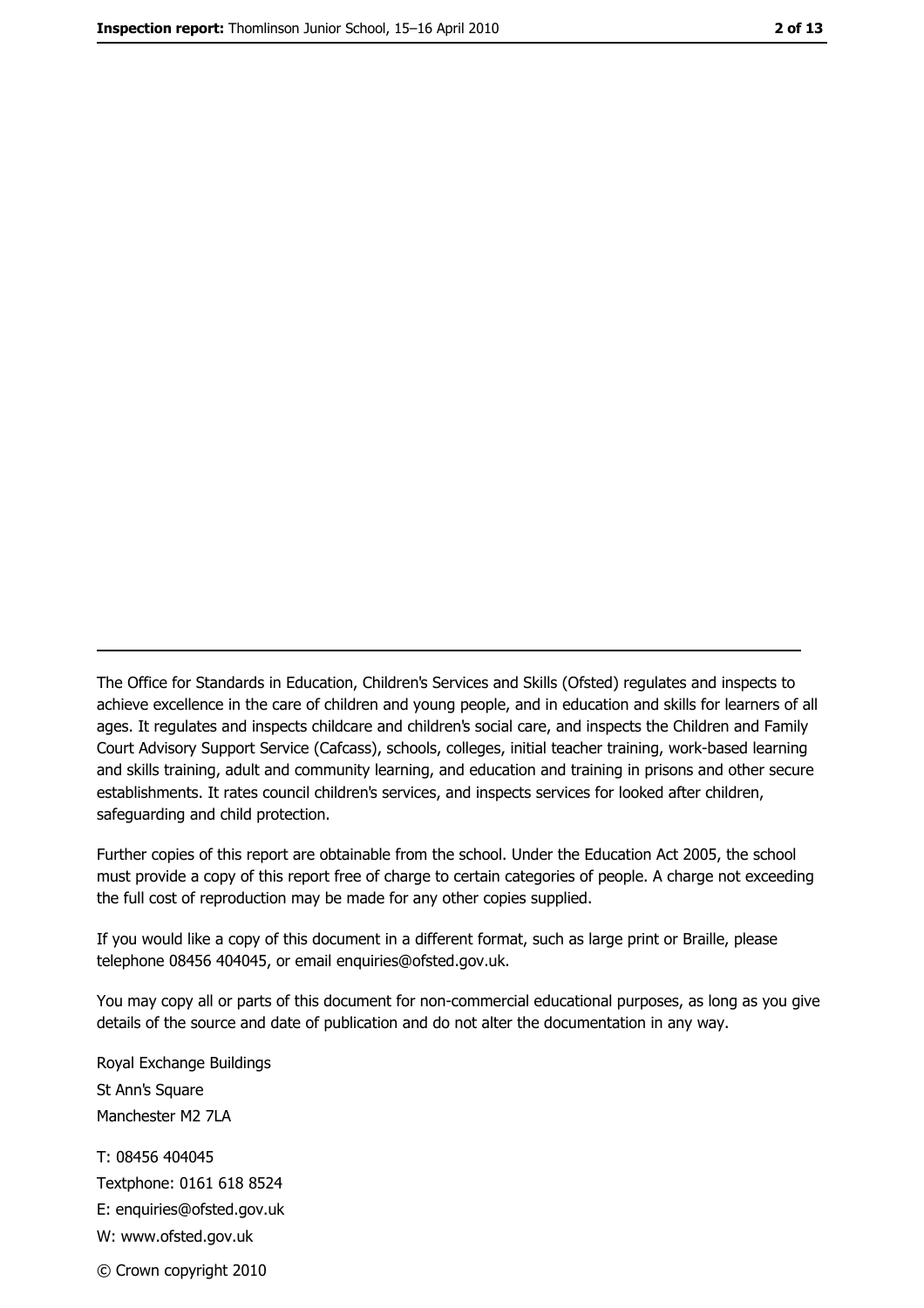# **Introduction**

This inspection was carried out by three additional inspectors. The inspectors visited 11 lessons; 10 teachers were observed; meetings were held with governors, staff and groups of pupils; and there was a discussion with the local authority School Improvement Officer. No formal meeting took place with parents and carers. Inspectors observed the school's work and looked at the school's system for tracking pupils' progress, pupils' books, safeguarding documents, key policies and assessments. Inspection questionnaires were received and analysed from 130 parents and carers.

The inspection team reviewed many aspects of the school's work. It looked in detail at the following:

- whether actions taken by leaders and managers were reversing the falling  $\blacksquare$ standards in English and the underachievement of boys
- whether teaching is sufficiently challenging to raise pupils' achievement  $\blacksquare$
- how monitoring carried out shows impact and challenge on pupils' work in school  $\blacksquare$
- how assessment is used to help pupils know how to improve their work.  $\blacksquare$

# **Information about the school**

This is a school of average size. The proportion of pupils entitled to free school meals is below average and the vast majority of pupils are from White British backgrounds. The school has a Special Integrated Unit for pupils with severe and multiple learning difficulties and the proportion of pupils with special educational needs and/or disabilities is above the national average. A daily breakfast club and after-school club managed by an outside provider is available on site. The school has gained a number of awards reflecting the school's commitment to promoting pupils' healthy lifestyles and the arts.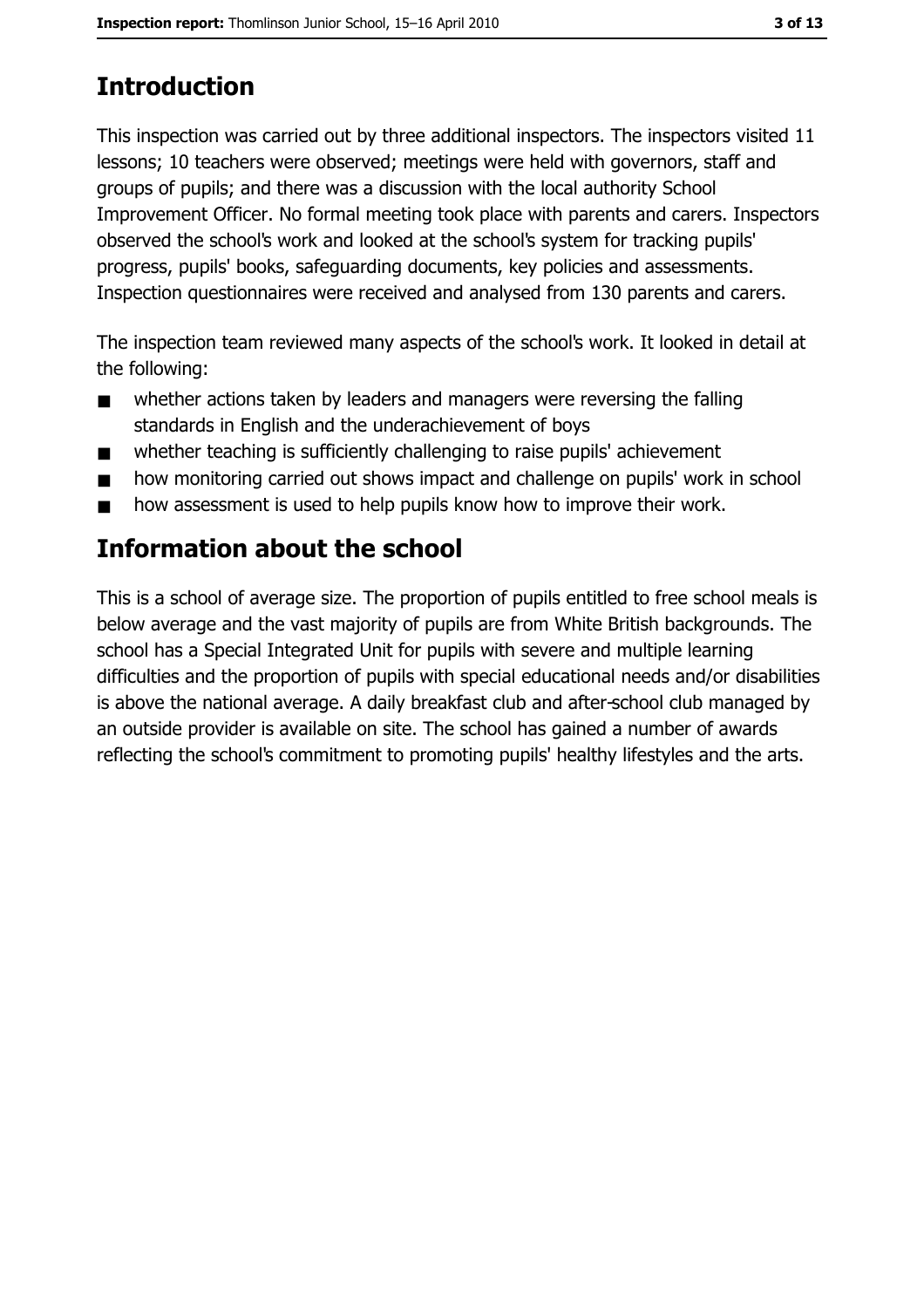# **Inspection judgements**

## Overall effectiveness: how good is the school?

#### The school's capacity for sustained improvement

## **Main findings**

This is a satisfactory school. It has a number of good features. It is a very caring place in which pupils grow in confidence. This contributes well to their good personal development. Pupils say they enjoy coming to school because lessons are fun and the many activities after school help to keep them healthy. Good relationships between staff and pupils underpin the good behaviour and this means that pupils are confident in expressing their views and have good personal skills.

Throughout the school pupils make satisfactory progress. This includes those with special educational needs and/or disabilities. When they leave the school at the end of Year 6 pupils' attainment is broadly average. The school has a range of strategies in place to raise attainment and achievement, particularly in writing, and through good teaching these are beginning to be effective, although less so in writing for the higher attaining pupils. Despite good teaching in English and mathematics, pupils only make satisfactory progress because, due to the school's curriculum planning, they do not have sufficient regular opportunities to develop their skills in these two key subjects. The school's unit for pupils with special educational needs and/or disabilities works closely with a high proportion of pupils who make satisfactory and sometimes good progress. Many attend the unit each day and a few travel to the school from further afield.

Pupils make a good contribution to the wider and global community, often setting up their own fundraising activities to support a wide range of different charities. The school makes excellent use of outdoor activities and the arts but as yet full use of skills learnt on these occasions are not transferred to the classroom to enable pupils to develop independent learning. Year 5 and 6 pupils have the opportunity to take part in residential activities. These activities help to raise pupils' awareness of different people's needs and life experiences, and provide sound preparation for their futures

The school's self-evaluation is satisfactory and given its record of improvement the school has satisfactory capacity for further improvement. The role of senior leaders has developed but this has not extended to middle leaders and managers, whose function is less defined. Monitoring of English and mathematics by subject leaders is limited as they do not have identified time outside the classroom to carry out this role and this restricts opportunities for effective curriculum planning. Governors and leaders work well together but the school's development plan is not tightly linked to monitoring and evaluating systems lack rigour.

## What does the school need to do to improve further?

Raise attainment and improve progress in writing and mathematics by:

4 of 13

| 3 |  |
|---|--|
| 3 |  |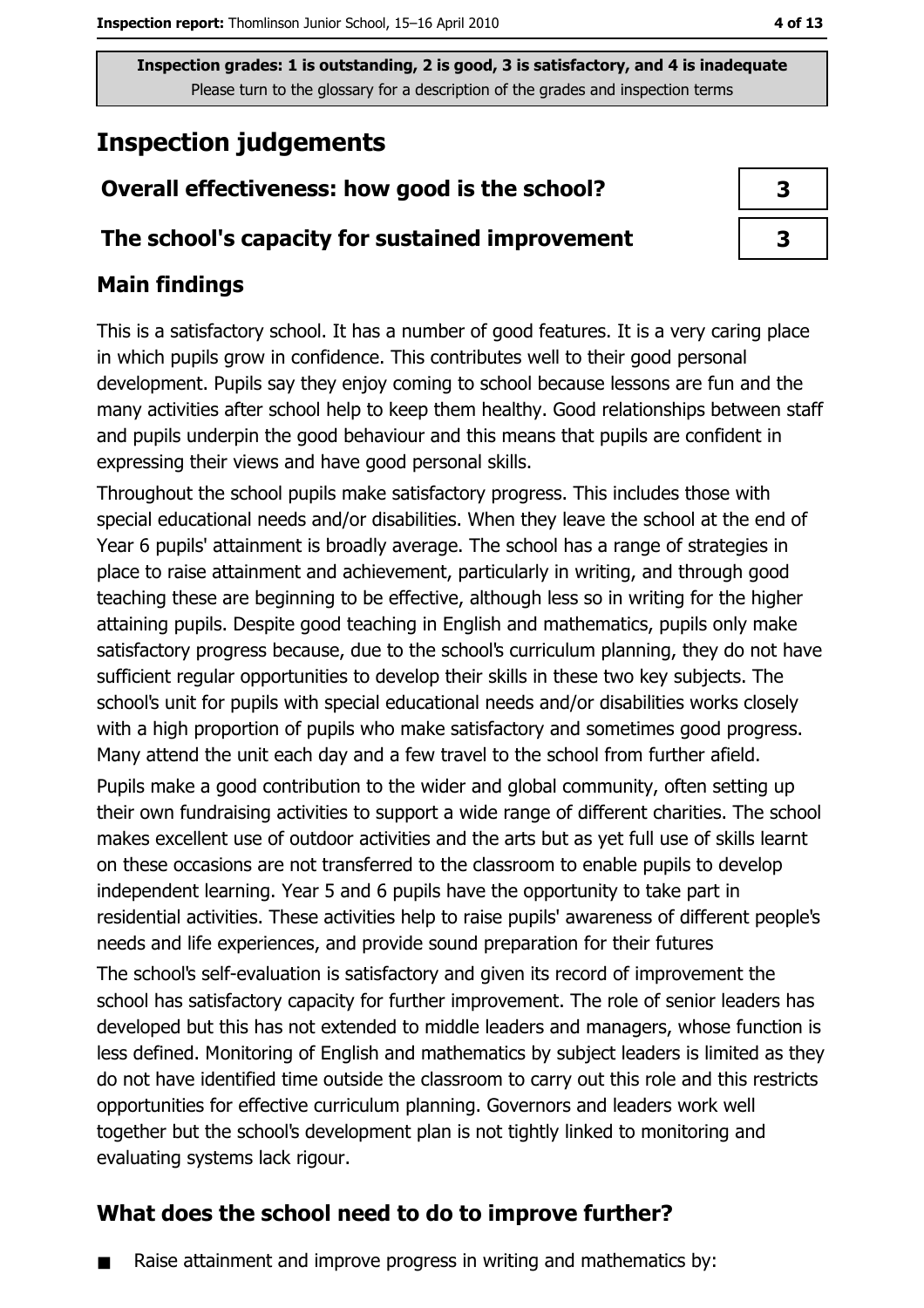- ensuring that the English curriculum challenges the more able pupils
- ensuring that pupils have sufficient planned opportunities to develop their skills and make good progress in English and mathematics
- ensuring that the skills learnt in outdoor activities and the arts are fully utilised to enable pupils to make good progress in English and mathematics.
- Develop the capacity for monitoring and evaluation by:
	- defining and developing the role of middle leaders and managers
	- ensuring that there is regular allocated time away from the classroom for  $\equiv$ English and mathematics leaders to carry out their monitoring, evaluation and development responsibilities
	- improving school development planning.
- About 40% of the schools whose overall effectiveness is judged satisfactory may  $\blacksquare$ receive a monitoring visit by an Ofsted inspector before their next section 5 inspection.

#### **Outcomes for individuals and groups of pupils**

Pupils, including those with special educational needs and/or disabilities, make satisfactory progress from their starting points in both English and mathematics. As a result, by the time they leave Year 6 attainment is broadly in line with the national average. In lessons pupils are confident learners and do well in developing their speaking, listening and reading skills. They work with enthusiasm and independence on outdoor activity tasks. A wide range of initiatives is being introduced to help pupils improve their writing. Recent assessment shows that these are gradually helping to raise pupils' achievement although this is less effective with the higher attainers because curriculum planning does not deal explicitly enough with their needs.

Pupils' behaviour throughout the school is good. They have positive attitudes and their enjoyment of learning is a key factor in their above average attendance. Pupils participate in the school council and develop a keen awareness of taking responsibility in the school and wider communities. Their enthusiasm for their cycling to school initiative has won the respect of the local community and will enable pupils in local schools to travel safely each day. Pupils quickly gain in confidence and enjoy the challenge of taking on responsibilities, which sets them up well for their future lives. They feel safe and secure and say that adults care for them and will always help them. Pupils are extremely kind and polite; they know the difference between right and wrong and the importance of helping others. Pupils develop a good awareness of how to feel fit and healthy and value the many opportunities they have to take part in sport and outdoor activities. Pupils enjoy opportunities to explore a number of festivals such as Diwali and Chinese New Year. They enjoved a whole week devoted to India revelling in performing Indian dance, wearing clothes of the traditional style and making and eating samosas.

3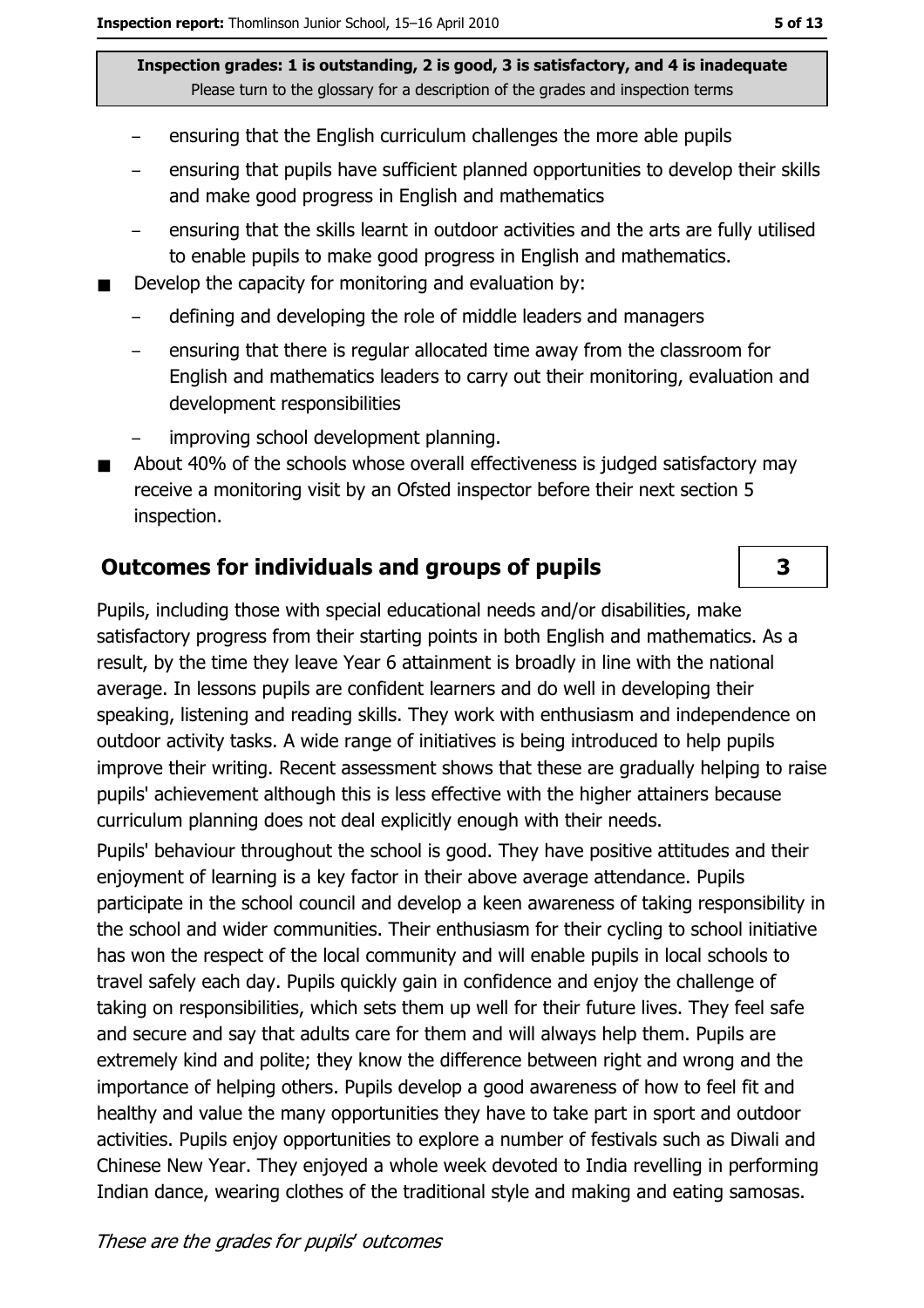| Pupils' achievement and the extent to which they enjoy their learning                                                     |                         |  |
|---------------------------------------------------------------------------------------------------------------------------|-------------------------|--|
| Taking into account:<br>Pupils' attainment <sup>1</sup>                                                                   | 3                       |  |
| The quality of pupils' learning and their progress                                                                        | 3                       |  |
| The quality of learning for pupils with special educational needs and/or<br>disabilities and their progress               | 3                       |  |
| The extent to which pupils feel safe                                                                                      | $\overline{\mathbf{2}}$ |  |
| <b>Pupils' behaviour</b>                                                                                                  | $\mathbf{2}$            |  |
| The extent to which pupils adopt healthy lifestyles                                                                       | $\mathbf{2}$            |  |
| The extent to which pupils contribute to the school and wider community                                                   | $\overline{2}$          |  |
| The extent to which pupils develop workplace and other skills that will<br>contribute to their future economic well-being |                         |  |
| Taking into account:<br>Pupils' attendance <sup>1</sup>                                                                   | $\mathcal{P}$           |  |
| The extent of pupils' spiritual, moral, social and cultural development                                                   | 2                       |  |

#### How effective is the provision?

Teachers make good use of assessment to plan for groups of different ability in classes. They identify pupils who need additional support well, although they do not all provide enough challenge for the more able pupils in writing. Teachers' planning mostly meets pupils' learning needs and, as a result, most pupils make good progress in lessons. Despite this, they make only satisfactory progress over time in English and mathematics because they do not have enough opportunities to develop their skills in these subjects. Sometimes pupils who are withdrawn from lessons for specific support lose ground as they do not enjoy the same continuity in learning as other pupils. Teachers manage behaviour well. In the best lessons there is a buzz of excitement when pupils learn independently from well-planned practical activities. In these lessons they make good use of the decision-making skills they have developed through outdoor and adventure learning but this is not yet developed in all lessons. Support staff make a good contribution to pupils' learning by encouraging and supporting pupils without making them over-dependent on adult help.

The school provides a satisfactory curriculum with strengths in outdoor learning, the arts and pupils' involvement in community projects. This provision gives pupils numerous opportunities to learn beyond the school and makes a strong contribution to their good personal skills. However, the curriculum's relative lack of opportunities to apply skills in English and mathematics constrains pupils' progress in these core skills. The range of

 $1$  The grades for attainment and attendance are: 1 is high; 2 is above average; 3 is broadly average; and 4 is low.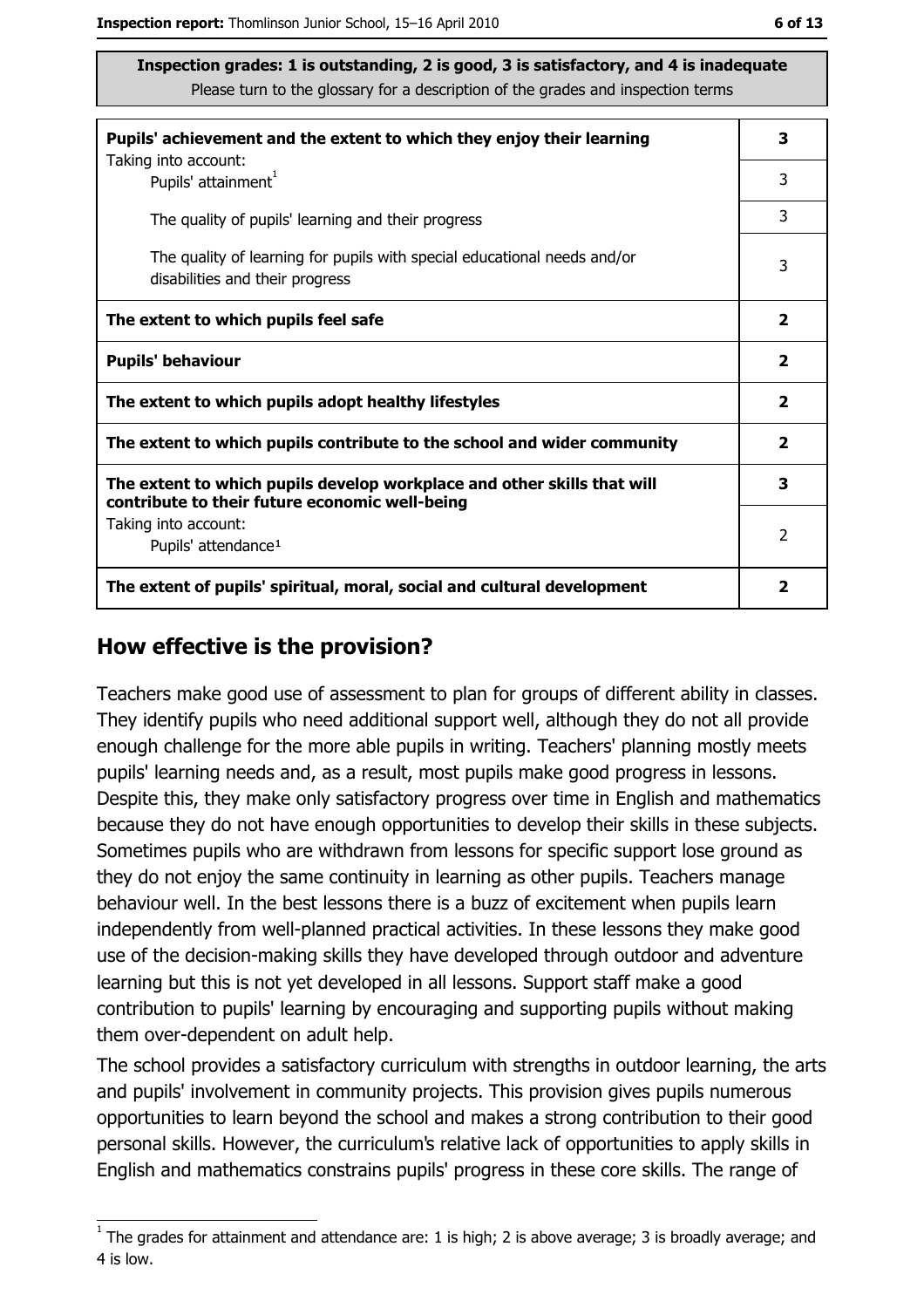visitors, partnerships and extended opportunities available to pupils greatly enhances their learning as well as their personal development. Links between subjects are developing well through the more creative curriculum, but are not yet consistent across the school. Through the personal, social and health education programme, pupils are taught how to stay safe and lead healthy lives.

Links with outside agencies are used well in ensuring the well-being of all pupils, including those with additional learning needs. The good care that pupils receive is reflected in the way adults respond to pupils' needs both in the classroom and outdoors. Arrangements for pupils when they commence school are good and Year 6 pupils say that teachers are helping them well to prepare for secondary school. Year 5 and 6 pupils take their responsibility as pupil supporters seriously and say that this successful scheme helps others when they need a friend. Good pastoral care is provided for pupils with special educational needs and/or disabilities helping them to develop their self-esteem and acquire social skills.

These are the grades for the quality of provision

| The quality of teaching                                                                                    |  |
|------------------------------------------------------------------------------------------------------------|--|
| Taking into account:<br>The use of assessment to support learning                                          |  |
| The extent to which the curriculum meets pupils' needs, including, where<br>relevant, through partnerships |  |
| The effectiveness of care, guidance and support                                                            |  |

#### How effective are leadership and management?

The school has developed the roles of senior leaders since the last inspection, although the role of middle leaders is not yet fully developed. This is in part a result of changes of staff and some staff recently appointed to new roles. Currently the school's self-evaluation is satisfactory and broadly accurate through the work of senior leaders and local authority consultants. However, there is not enough evaluation of areas of known weakness in English and mathematics for the school to improve rapidly. This is because subject leaders in English and mathematics do not play a full part in monitoring the work of the school and are not given regular release from their classroom duties to carry out monitoring, evaluation and development activities. The school development plan is not well informed with sharp detail from monitoring and evaluation and lacks rigour in setting priorities. Since the last inspection there has been satisfactory improvement, with the quality of teaching and assessment improving, especially in the teaching of reading and writing, although more remains to be done to improve the achievement of the more able pupils. The deputy headteacher has given a good lead in introducing a new writing programme and an effective system for tracking pupils' progress. This is allowing senior staff to identify any underachievement quickly so that support is provided promptly. The headteacher has developed the outdoor curriculum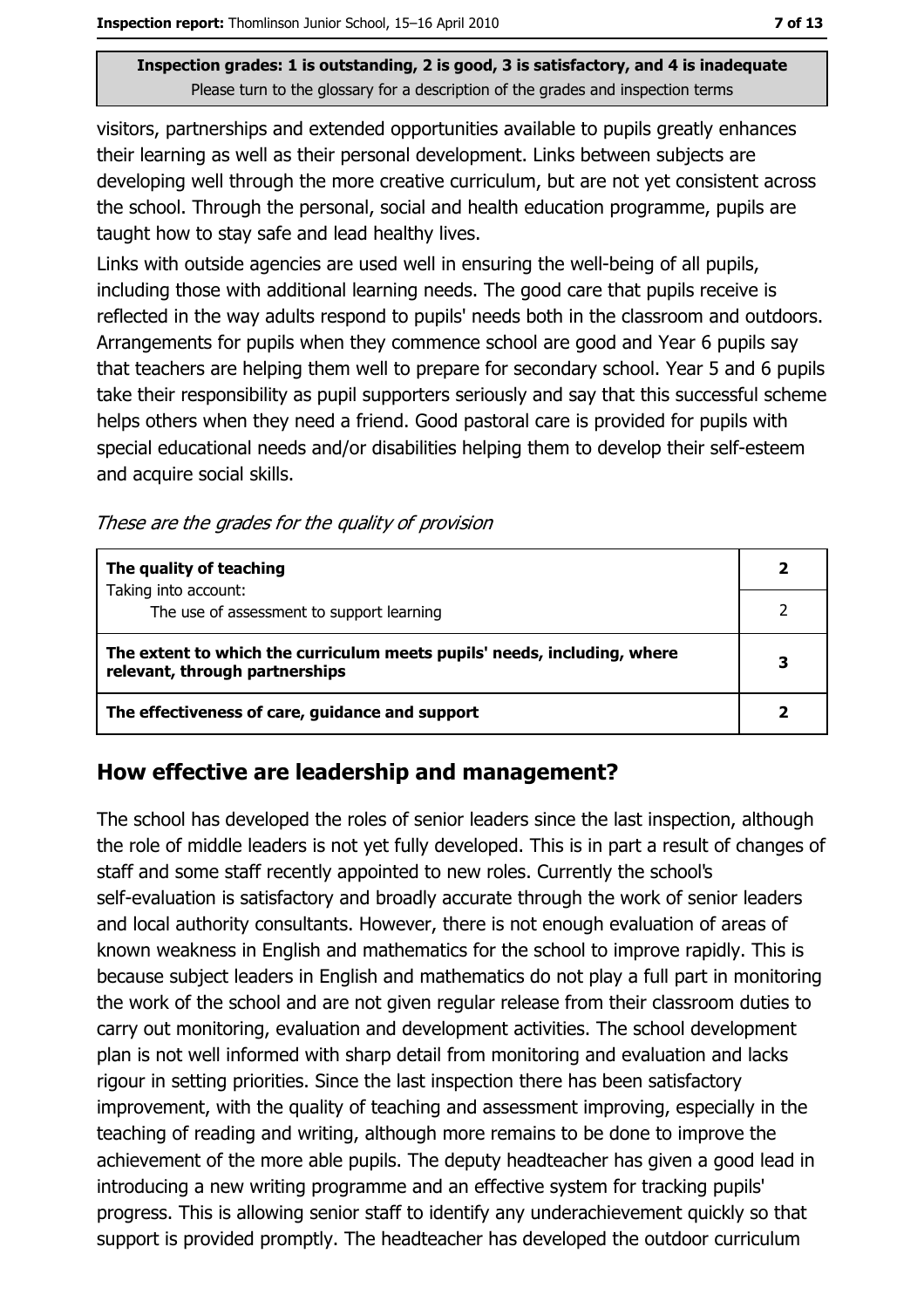well so that pupils have a wide opportunity to take part in a range of activities, for example canoeing or cross-country running.

Governors ensure that arrangements for safeguarding pupils are good and meet all requirements. They are very supportive of the school, although their role in evaluating its work and setting targets for improvement is underdeveloped. All pupils have equal access to the curriculum and learning opportunities. If discrimination occurs it is robustly tackled. Community cohesion is good, the school knows its community well and involves it regularly in its work. The school has clear plans to extend its links with community groups beyond the school community. The school works closely with parents and carers, and the local community, and provides facilities and training for adults to develop their skills in information and communication technology.

|  |  |  | These are the grades for leadership and management |  |
|--|--|--|----------------------------------------------------|--|
|  |  |  |                                                    |  |
|  |  |  |                                                    |  |
|  |  |  |                                                    |  |

| The effectiveness of leadership and management in embedding ambition and<br>driving improvement                                                                     | 3            |
|---------------------------------------------------------------------------------------------------------------------------------------------------------------------|--------------|
| Taking into account:<br>The leadership and management of teaching and learning                                                                                      | 3            |
| The effectiveness of the governing body in challenging and supporting the<br>school so that weaknesses are tackled decisively and statutory responsibilities<br>met | 3            |
| The effectiveness of the school's engagement with parents and carers                                                                                                | 2            |
| The effectiveness of partnerships in promoting learning and well-being                                                                                              | $\mathbf{2}$ |
| The effectiveness with which the school promotes equality of opportunity and<br>tackles discrimination                                                              | 3            |
| The effectiveness of safeguarding procedures                                                                                                                        | $\mathbf{z}$ |
| The effectiveness with which the school promotes community cohesion                                                                                                 | 2            |
| The effectiveness with which the school deploys resources to achieve<br>value for money                                                                             | 3            |

#### **Views of parents and carers**

Most parents and carers are positive about the way the school cares for and educates their children, feel that their children enjoy school and are kept safe and are pleased with their children's progress. Some took time to add comments to the questionnaire they returned, many to reinforce the strength of their positive views and inspectors agreed with them. A few parents and carers were concerned about how the school deals with unacceptable behaviour. Inspectors found that behaviour in school is good; the school does have a system in place that includes working with pupils and their parents and carers when pupils misbehave.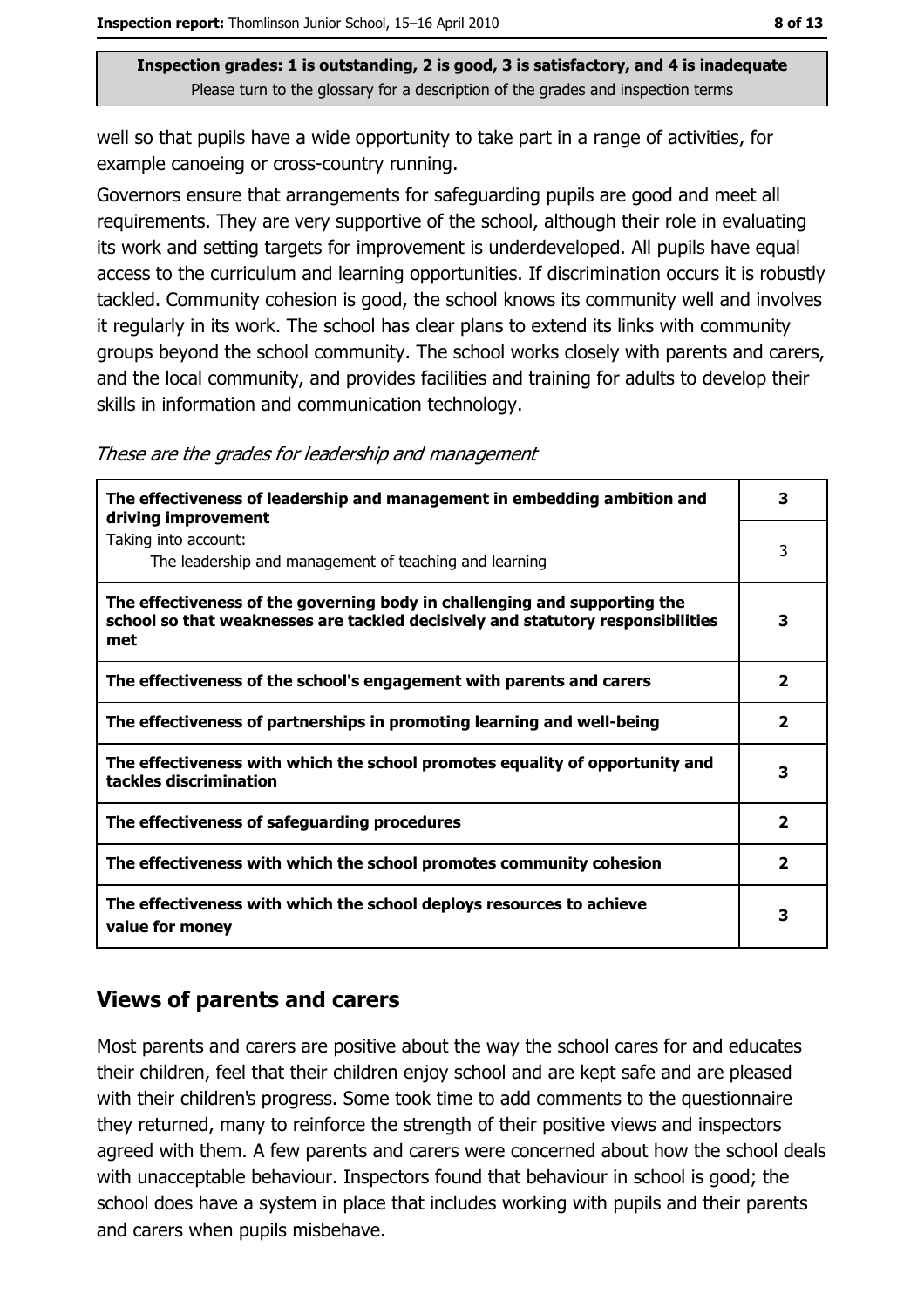#### Responses from parents and carers to Ofsted's questionnaire

Ofsted invited all the registered parents and carers of pupils registered at Thomlinson Junior School to complete a questionnaire about their views of the school.

In the questionnaire, parents and carers were asked to record how strongly they agreed with 13 statements about the school.

The inspection team received 130 completed questionnaires by the end of the on-site inspection. In total, there are 242 pupils registered at the school.

| <b>Statements</b>                                                                                                                                                                                                                                       | <b>Strongly</b><br><b>Agree</b> |               | <b>Agree</b> |               | <b>Disagree</b> |                | <b>Strongly</b><br>disagree |               |
|---------------------------------------------------------------------------------------------------------------------------------------------------------------------------------------------------------------------------------------------------------|---------------------------------|---------------|--------------|---------------|-----------------|----------------|-----------------------------|---------------|
|                                                                                                                                                                                                                                                         | <b>Total</b>                    | $\frac{1}{2}$ | <b>Total</b> | $\frac{0}{0}$ | <b>Total</b>    | $\frac{1}{2}$  | <b>Total</b>                | $\frac{1}{2}$ |
| My child enjoys school                                                                                                                                                                                                                                  | 70                              | 53            | 59           | 44            | 4               | 3              | 0                           | 0             |
| The school keeps my child<br>safe                                                                                                                                                                                                                       | 63                              | 47            | 67           | 50            | 3               | $\overline{2}$ | 0                           | 0             |
| The school informs me<br>about my child's progress                                                                                                                                                                                                      | 55                              | 41            | 73           | 55            | 4               | 3              | 1                           | $\mathbf{1}$  |
| My child is making enough<br>progress at this school                                                                                                                                                                                                    | 64                              | 48            | 65           | 49            | 3               | $\overline{2}$ | 1                           | $\mathbf{1}$  |
| The teaching is good at this<br>school                                                                                                                                                                                                                  | 65                              | 49            | 63           | 47            | 5               | 4              | 0                           | 0             |
| The school helps me to<br>support my child's learning                                                                                                                                                                                                   | 50                              | 38            | 72           | 54            | 9               | $\overline{7}$ | 1                           | $\mathbf{1}$  |
| The school helps my child to<br>have a healthy lifestyle                                                                                                                                                                                                | 52                              | 39            | 78           | 59            | $\overline{2}$  | $\overline{2}$ | 1                           | $\mathbf{1}$  |
| The school makes sure that<br>my child is well prepared for<br>the future (for example<br>changing year group,<br>changing school, and for<br>children who are finishing<br>school, entering further or<br>higher education, or<br>entering employment) | 54                              | 41            | 72           | 54            | 5               | 4              | $\mathbf 0$                 | $\bf{0}$      |
| The school meets my child's<br>particular needs                                                                                                                                                                                                         | 57                              | 43            | 73           | 55            | $\overline{2}$  | $\overline{2}$ | 0                           | 0             |
| The school deals effectively<br>with unacceptable behaviour                                                                                                                                                                                             | 49                              | 37            | 64           | 48            | 18              | 14             | $\mathbf{1}$                | $\mathbf{1}$  |
| The school takes account of<br>my suggestions and<br>concerns                                                                                                                                                                                           | 44                              | 33            | 81           | 61            | 8               | 6              | 0                           | $\bf{0}$      |
| The school is led and<br>managed effectively                                                                                                                                                                                                            | 55                              | 41            | 67           | 50            | 10              | 8              | $\mathbf 0$                 | 0             |
| Overall, I am happy with my<br>child's experience at this<br>school                                                                                                                                                                                     | 62                              | 47            | 65           | 49            | $\overline{4}$  | 3              | 0                           | 0             |

The table above summarises the responses that parents and carers made to each statement. The percentages indicate the proportion of parents and carers giving that response out of the total number of completed questionnaires. Where one or more parents and carers chose not to answer a particular question, the percentages will not add up to 100%.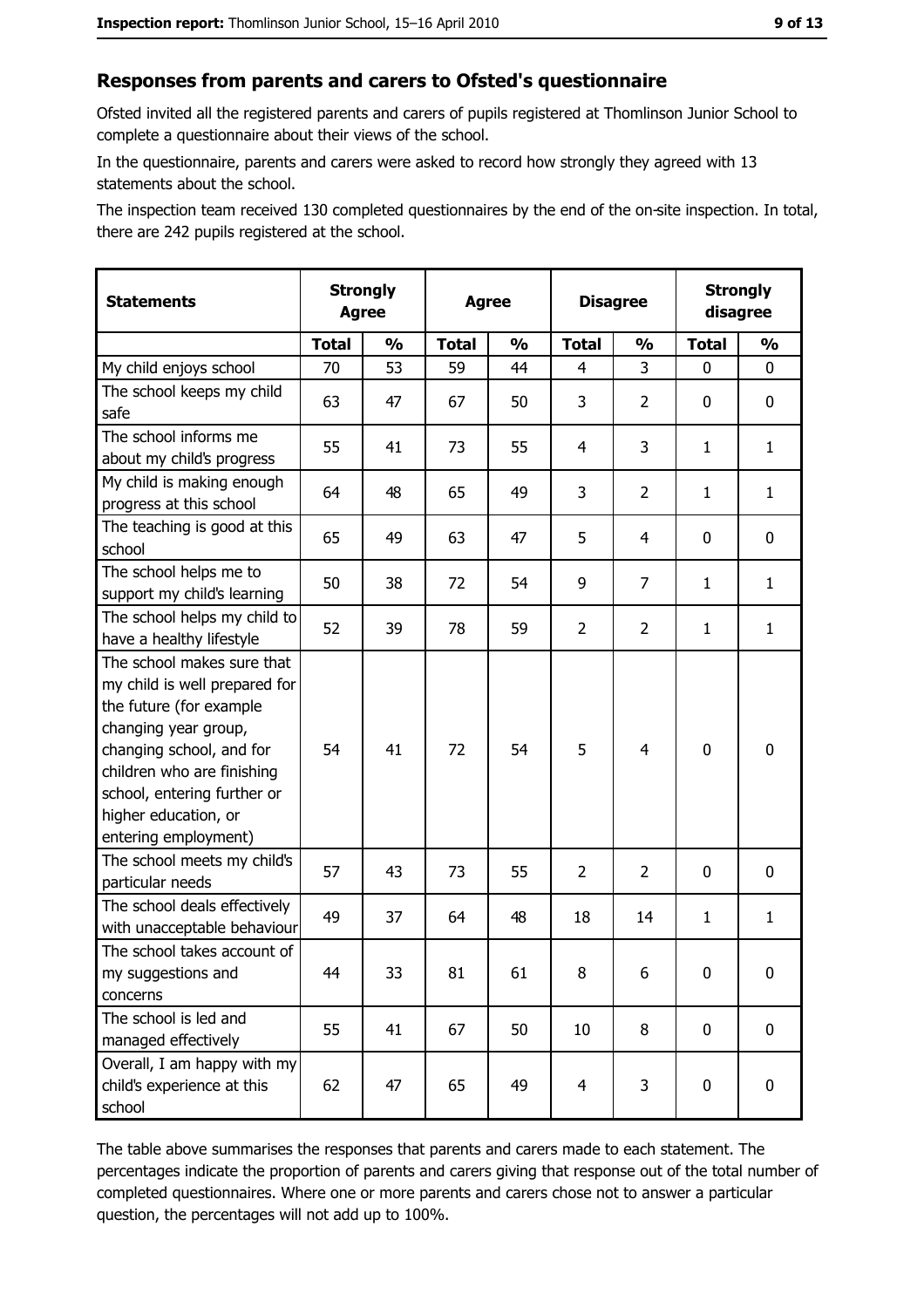## Glossary

| Grade   | <b>Judgement</b> | <b>Description</b>                                                                                                                                                                                                               |
|---------|------------------|----------------------------------------------------------------------------------------------------------------------------------------------------------------------------------------------------------------------------------|
| Grade 1 | Outstanding      | These features are highly effective. An oustanding<br>school provides exceptionally well for its pupils' needs.                                                                                                                  |
| Grade 2 | Good             | These are very positive features of a school. A school<br>that is good is serving its pupils well.                                                                                                                               |
| Grade 3 | Satisfactory     | These features are of reasonable quality. A satisfactory<br>school is providing adequately for its pupils.                                                                                                                       |
| Grade 4 | Inadequate       | These features are not of an acceptable standard. An<br>inadequate school needs to make significant<br>improvement in order to meet the needs of its pupils.<br>Ofsted inspectors will make further visits until it<br>improves. |

## What inspection judgements mean

#### **Overall effectiveness of schools**

|                       | Overall effectiveness judgement (percentage of<br>schools) |      |                     |                   |
|-----------------------|------------------------------------------------------------|------|---------------------|-------------------|
| <b>Type of school</b> | <b>Outstanding</b>                                         | Good | <b>Satisfactory</b> | <b>Inadequate</b> |
| Nursery schools       | 51                                                         | 45   | 0                   | 4                 |
| Primary schools       | 6                                                          | 41   | 42                  | 10                |
| Secondary schools     | 8                                                          | 34   | 44                  | 14                |
| Sixth forms           | 10                                                         | 37   | 50                  | 3                 |
| Special schools       | 32                                                         | 38   | 25                  | 5                 |
| Pupil referral units  | 12                                                         | 43   | 31                  | 14                |
| All schools           | 9                                                          | 40   | 40                  | 10                |

New school inspection arrangements were introduced on 1 September 2009. This means that inspectors now make some additional judgements that were not made previously.

The data in the table above is for the period 1 September to 31 December 2009 and is the most recently published data available (see www.ofsted.gov.uk). Please note that the sample of schools inspected during the autumn term 2009 was not representative of all schools nationally, as weaker schools are inspected more frequently than good or outstanding schools.

Percentages are rounded and do not always add exactly to 100. Secondary school figures include those that have sixth forms, and sixth form figures include only the data specifically for sixth form inspection judgements.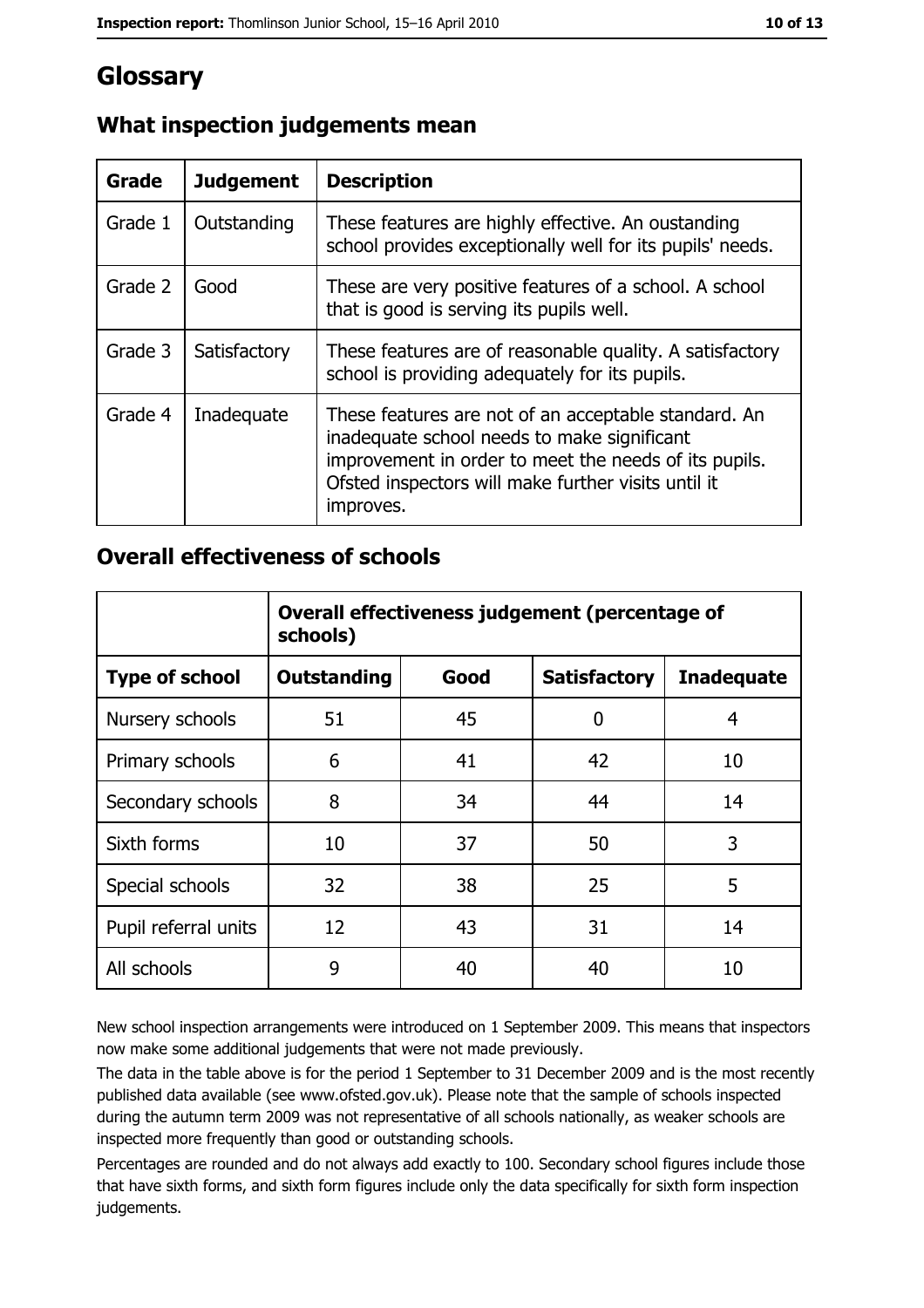# **Common terminology used by inspectors**

| Achievement:                  | the progress and success of a pupil in<br>their learning, development or training.                                                                                                                                                                                                                           |
|-------------------------------|--------------------------------------------------------------------------------------------------------------------------------------------------------------------------------------------------------------------------------------------------------------------------------------------------------------|
| Attainment:                   | the standard of the pupils' work shown by<br>test and examination results and in<br>lessons.                                                                                                                                                                                                                 |
| Capacity to improve:          | the proven ability of the school to<br>continue improving. Inspectors base this<br>judgement on what the school has<br>accomplished so far and on the quality of<br>its systems to maintain improvement.                                                                                                     |
| Leadership and management:    | the contribution of all the staff with<br>responsibilities, not just the headteacher,<br>to identifying priorities, directing and<br>motivating staff and running the school.                                                                                                                                |
| Learning:                     | how well pupils acquire knowledge,<br>develop their understanding, learn and<br>practise skills and are developing their<br>competence as learners.                                                                                                                                                          |
| <b>Overall effectiveness:</b> | inspectors form a judgement on a school's<br>overall effectiveness based on the findings<br>from their inspection of the school. The<br>following judgements, in particular,<br>influence what the overall effectiveness<br>judgement will be.                                                               |
|                               | The school's capacity for sustained<br>improvement.<br>Outcomes for individuals and groups<br>of pupils.<br>The quality of teaching.<br>The extent to which the curriculum<br>meets pupil's needs, including where<br>relevant, through partnerships.<br>The effectiveness of care, guidance<br>and support. |
| Progress:                     | the rate at which pupils are learning in<br>lessons and over longer periods of time. It<br>is often measured by comparing the<br>pupils' attainment at the end of a key<br>stage with their attainment when they<br>started.                                                                                 |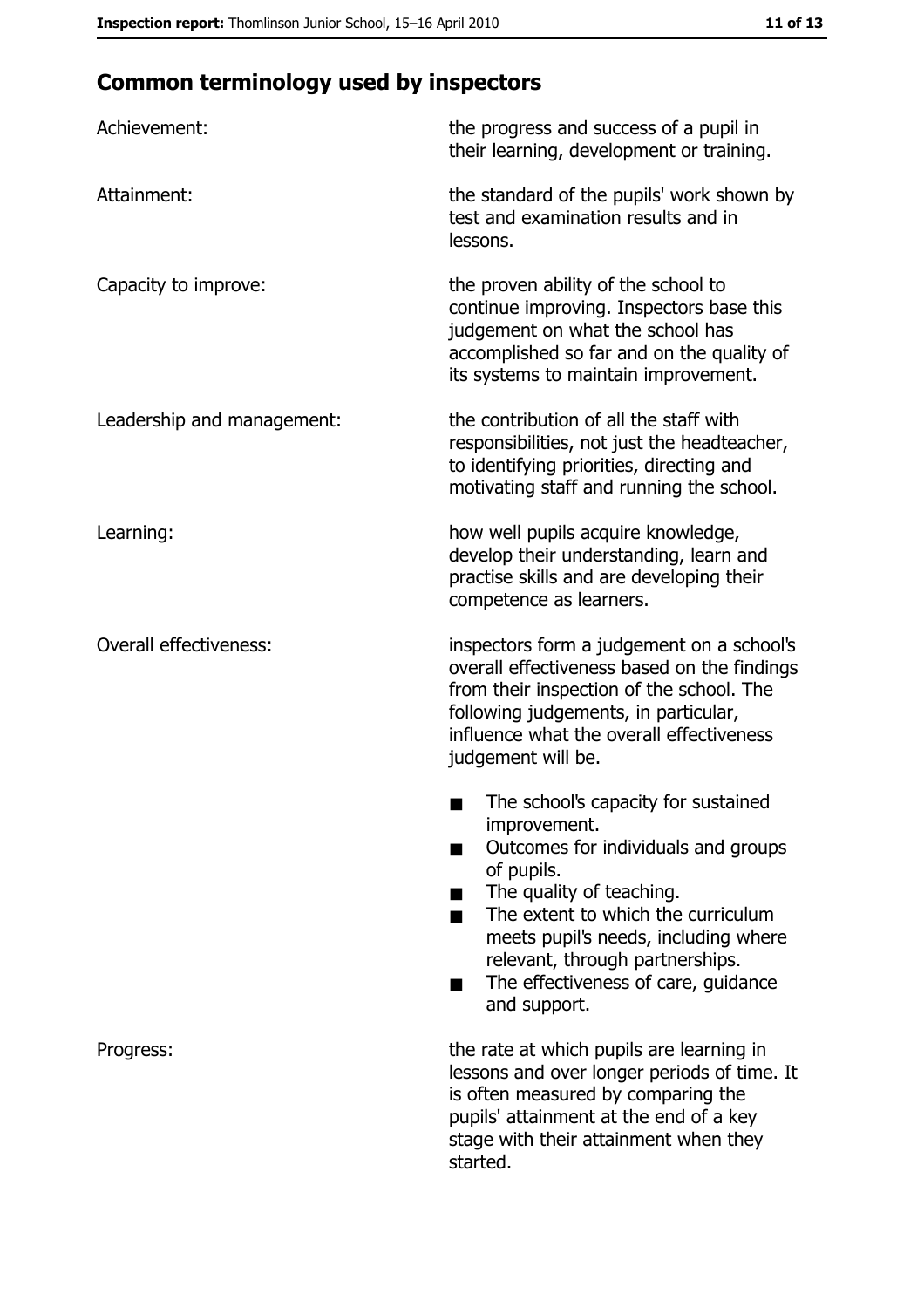This letter is provided for the school, parents and carers to share with their children. It describes Ofsted's main findings from the inspection of their school.



19 April 2010

Dear Pupils

Inspection of Thomlinson Junior School, Wigton, CA7 9PG

I'm writing to thank you for making us feel so welcome when we came to inspect your school. We really enjoyed talking to all of you and have good memories of how friendly you were. Thank you for holding doors open for us when we walked around school; this helped us to notice your good behaviour and how polite you were. Your good understanding of how to keep healthy and take lots of exercise also impressed us. It also looked as if many of you enjoy your healthy school dinners. It was good to see that you raise funds for charity and help your community. I think all the work you have done for the cycle path is brilliant. Good luck with this.

The school provides a wide range of activities for you, which I was pleased to hear you say you enjoved. Teachers work very hard to help you learn and I think that teaching is good. The curriculum that teachers plan in your school is satisfactory. The clubs after school and all the chances you get to enjoy outdoor activities are excellent. We have asked the school to make better use of some of the skills you learn outdoors so that you can learn to work more independently in the classroom.

Adults know you well and you feel confident that they will help you if you have any worries. We have asked the school to make sure that the adults who lead English and mathematics have more time to check these subjects and that what they and other leaders find is always included in the plans to improve everything you do in school. We have also asked them to make sure that you have sufficient planned opportunities to develop your English and mathematic skills so that you can make better progress in your work. We hope these changes will help you all to improve your work.

Congratulations to all of you who did so well in the cross-country running when we visited you. I hope you all continue to work hard and enjoy school.

**Best wishes** 

Sue Sharkey

Lead Inspector